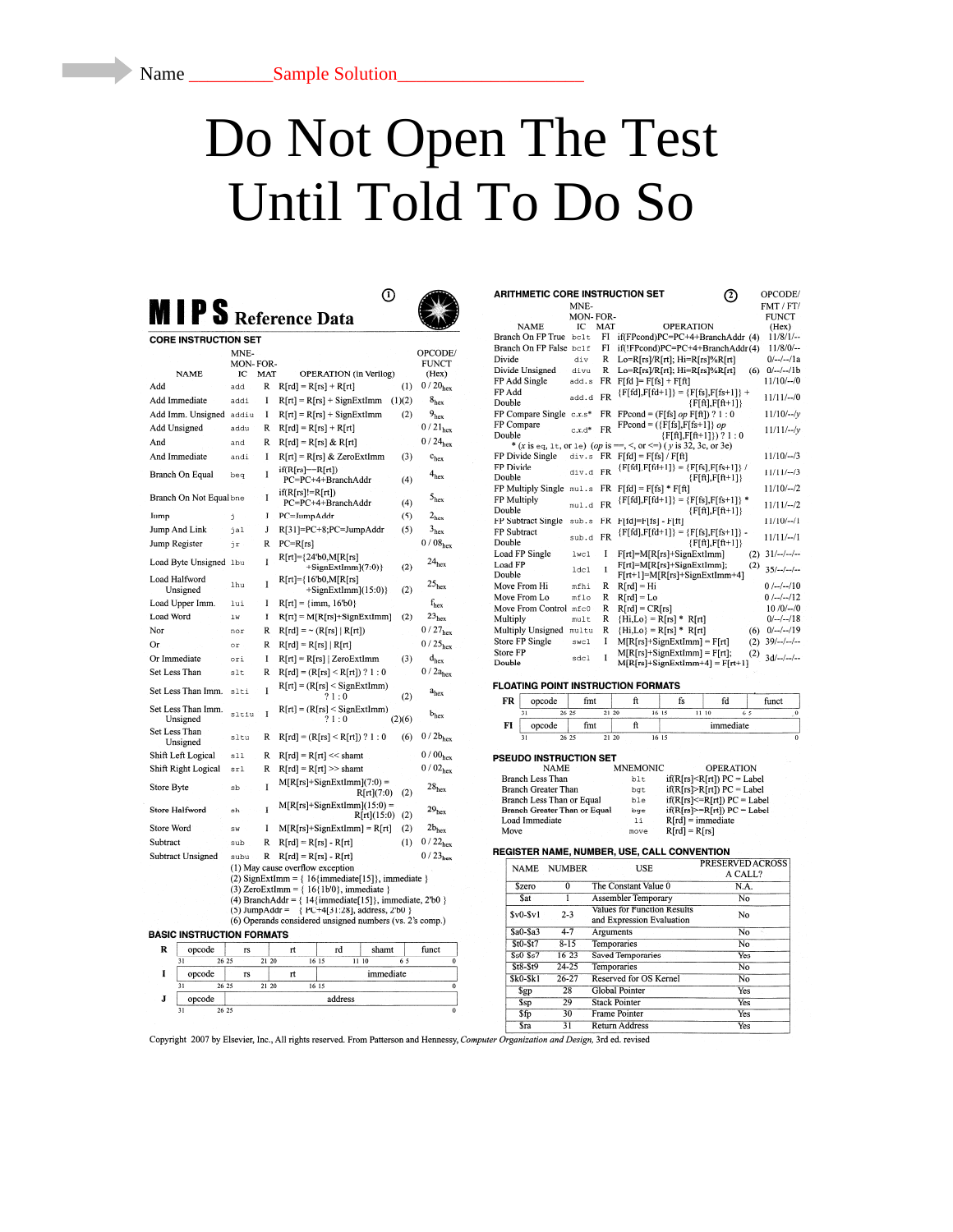# **Midterm Exam – CSE378 Autumn 2008** Anderson

This is closed book, closed notes, closed calculator and closed neighbor.

1. [3 points] If  $x = 0011$  1010 1010 1001 0101 0011 1011 1100 what is  $-x$ in binary?

**1100 0101 0101 0110 1010 1100 0100 0100** 

2. [3 points] Covert the hexadecimal number 3D2AE1F7 to binary representation.

**0011 1101 0010 1010 1110 0001 1111 0111** 

- 3. [3 points] MIPS calling conventions reserves registers for passing arguments to a function. Give their names: **\_\_\$a0, \$a3**\_\_\_\_\_\_\_\_\_\_\_\_\_
- 4. [5 points] Write MIPS assembly code to put 0x1234ABCD into register \$1.

 **lui \$1, 0x1234 ori \$1, \$1, 0xABCD** 

5. [4 points] With a beq instruction it is possible to branch to addresses in what range?

 $(PC + 4) \pm 2^{17}$  (Of course we will only branch to the ones that are aligned on a 4-byte boundary, but this is the range of *addresses*.)

5. [5 points] Using the "green card", translate the following machine code into MIPS code – be sure to include the correct register names, addresses, immediate values, etc. represented in the order they would appear in the MIPS instruction. (Hint: mark the boundaries between the instruction's fields.)

1010 1101 1010 1001 0000 0000 0011 0010

**sw \$9, 50(\$13) or sw \$t1, 50(\$t5)**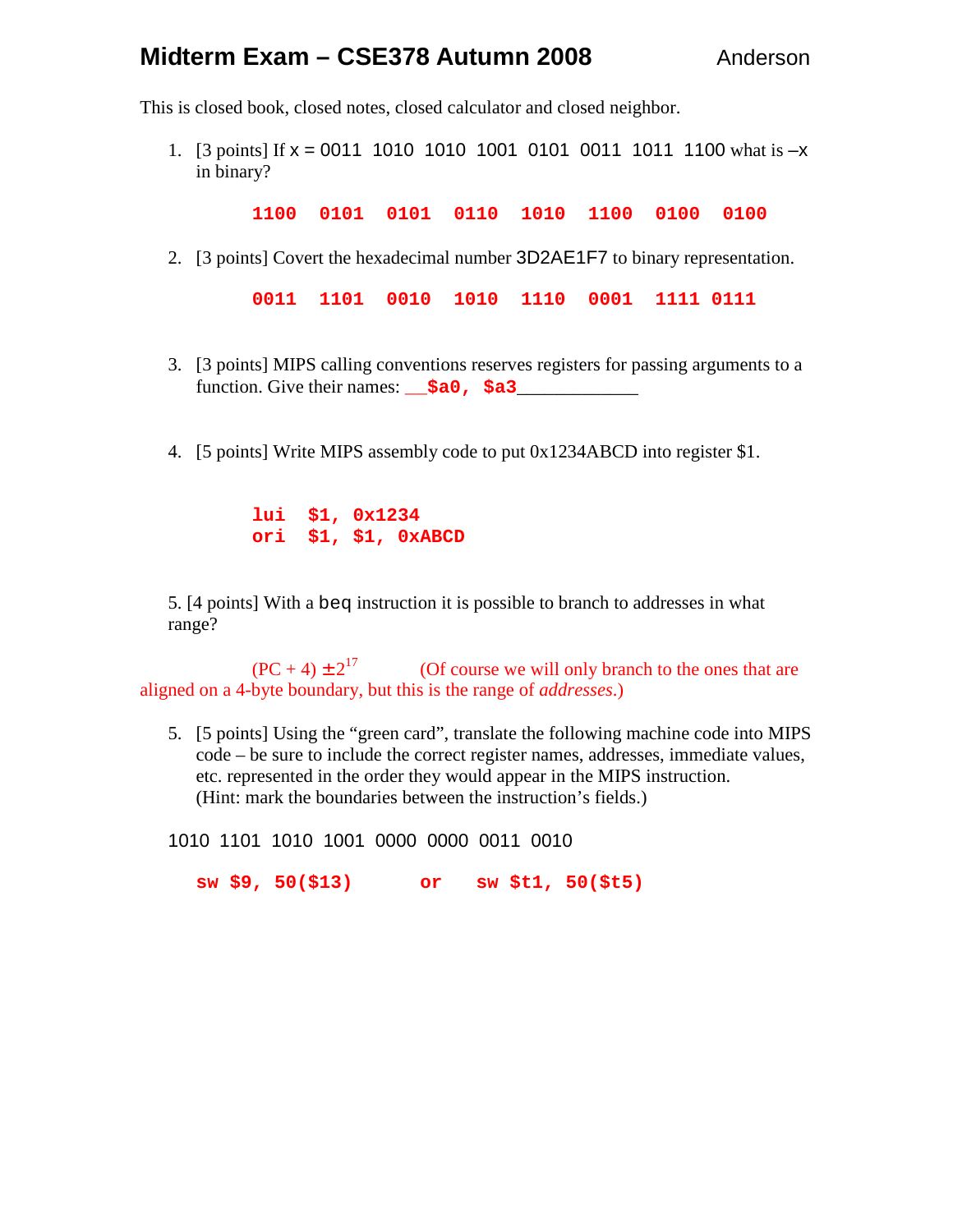6. [5 points] MIPS hardware does not directly implement the pseudo-instruction: bge \$7, \$8, location

but rather the assembler generates appropriate real instructions that implement this behavior. Show the kind of MIPS code it might create for this instruction.

|  | $slt$ $\zeta$ at, $\zeta$ 7, $\zeta$ 8 | or $slt$ $\zeta1, \zeta7, \zeta8$ |  |                        |
|--|----------------------------------------|-----------------------------------|--|------------------------|
|  | beq \$at, \$zero, location             |                                   |  | beq $$1, $0,$ location |

7. [7 points total] a) Suppose that \$t0 holds the base address of an array of integers, A. Give MIPS code that loads the value of  $A[5]$  into register  $$t2$ . (Hint: You can do this in one instruction.)

## **lw \$t2, 20(\$t0)**

b) Suppose that  $$t0$  holds the base address of an array of integers, A, and  $$t1$ holds the current value of an integer, n. Give MIPS code that loads the value of A[n] into register \$t2.

**sll \$t1, \$t1, 2 # mult n by 4 add \$t3, \$t0, \$t1 # add to base address of array A lw \$t2, 0(\$t3) # load A[n] into reg \$t2** 

- 8. [ 5 points] Function A calls function B. Function B calls function C. Function A cares about the values it has stored in registers \$s0 and \$s1. Function B does not use registers \$s0 and \$s1. Function C does use registers \$s0 and \$s1.
	- a. Who, if anyone should save registers \$s0 and \$s1?

**Function C (but also function A would have had to save them at the beginning of function A - before putting values in them)** 

b. Who, if anyone should restore registers \$s0 and \$s1?

**Function C (but also function A would have had to restore them at the end of function A)** 

c. If someone were going to save registers \$s0 and \$s1, where should they save them?

## **On the stack.**

**{Note: It was o.k. to only say Function C, or to say A and C. Any function that uses \$s0 or \$s1 is responsible for saving them on the stack (at the beginning of the function) and restoring them (at the end of the function).}**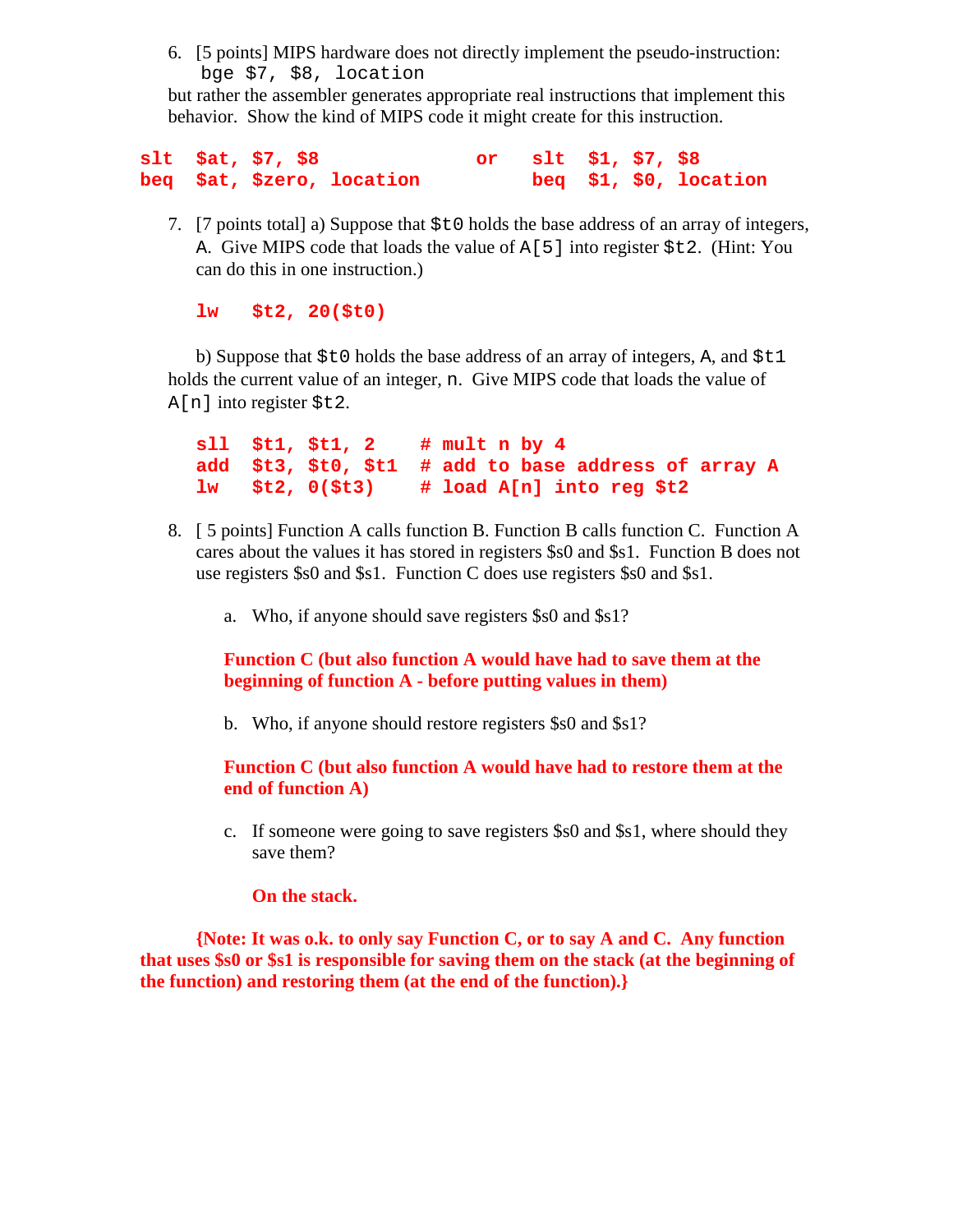9. [25 points] Write a MIPS function that finds the two largest values in the array int  $A[n]$ . Assume  $\alpha=0$  contains the address of A, and  $\alpha=0$  contains n, the number of elements in array A. You should place the largest value in \$v0 and the second largest in  $\zeta v1$ . You may use pseudo instructions for this question.

```
# Register usage: 
# $v0 largest value 
# $v1 second largest value 
# $t0 loop counter i 
# $t1 temp for A[i] address calculation 
# $t2 A[i] 
# 
# Note: Assumes n >= 1 
# 
find_largest: 
     lw $v0, 0($a0) # v0 holds largest value 
     lw $v1, 0($a0) # v0 holds second largest value 
     move $t0, $zero # t0 is the loop counter, i 
loop: 
     bge $t0, $a1, exit_largest # loop while i < n 
     sll $t1, $t0, 2 # t1 <- i * 4 
     add $t1, $t1, $a0 # t1 <- address of A[i] 
     lw $t2, 0($t1) # t2 <- A[i] 
     add $t0, $t0, 1 # increment i 
     bgt $t2, $v0, largest # found new largest 
     bgt $t2, $v1, sec_largest # found new 2nd largest 
     j loop # otherwise return to top of loop 
largest: 
     move $v1, $v0 # old largest becomes new 2nd largest 
     move $v0, $t2 # update new largest value 
     j loop 
sec_largest: 
     move $v1, $t2 # update new 2nd largest value 
     j loop 
exit_largest: 
     jr $ra # return to caller
```
**Notes: This solution handles negative values in the array although it was o.k. if you did not. In some cases, I overlooked other minor errors if you went to the trouble to handle negative values in the array or other error handling (e.g. size of the array).**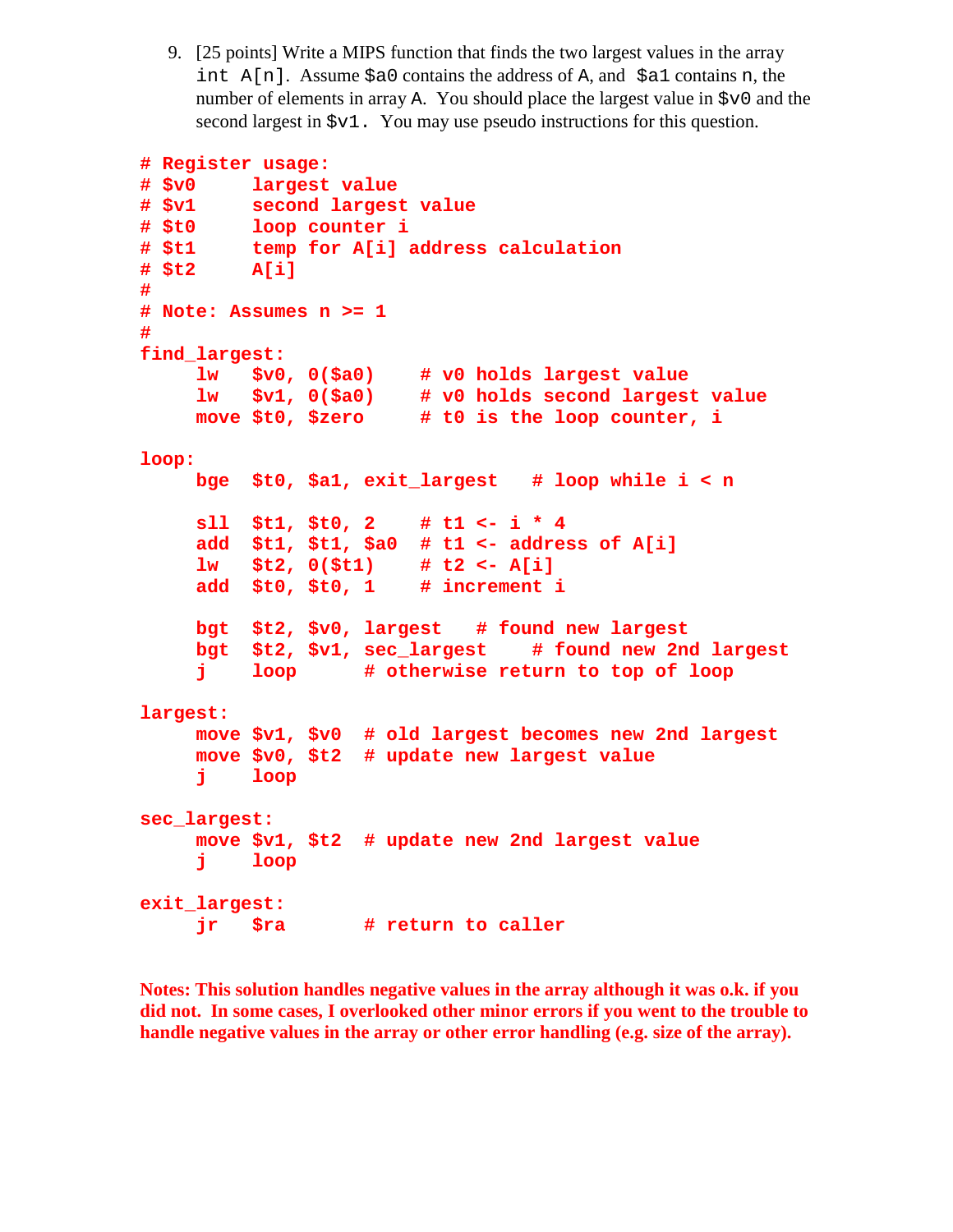10. [7 points] In the diagram below, highlight in color those portions of the circuit that are *active when computing the address for a branch instruction*. (Note, other portions will be active in this single cycle implementation; mark *only those portions that contribute to the address* calculation, including control.)



## **[PC-> 1st Adder, 1st Adder to 2nd Adder, [15-0] -> sign extend -> shift left 2 -> 2nd adder]**

- 11. [3 points] Give the control lines (but not their settings) that need to be used to implement the *whole* branch instruction above. **PCSrc, ALUOp, ALUSrc**
- 12. [7 points] In the accompanying diagram mark in color those portions of the circuit active during the second cycle of our multicycle processor design.



**[Reading Registers (inputs to reg file and outputs to A and B) and calculating Branch address (sign extend and shift immediate field, add to PC)] ALUSrcA and ALUSrcB, as well as ALUOp would be set.**